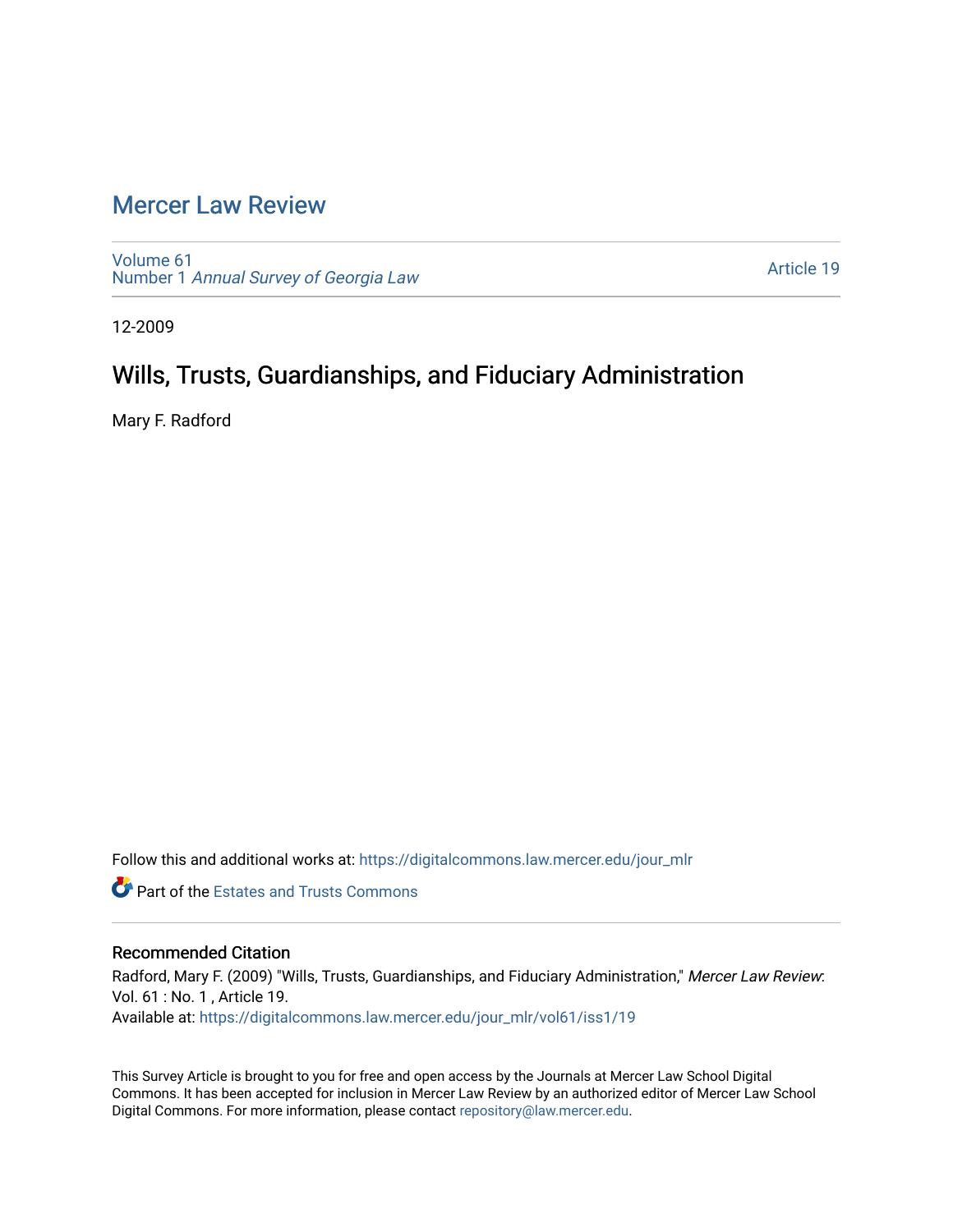# **Wills, Trusts, Guardianships, and Fiduciary Administration**

## **by Mary F. Radford**

This Article describes selected cases and significant legislation from the period of June **1, 2008** through May **31, 2009,** that pertain to Georgia fiduciary law and estate planning.'

#### I. GEORGIA **CASES**

#### *A. Attestation of Will by Witnesses*

Georgia law requires that a will be attested and subscribed **by** at least two competent witnesses in the presence of the testator.<sup>2</sup> In 2006 the Georgia Supreme Court confirmed that the question of whether a witness is in the testator's presence is determined **by** applying the "lineof-vision" test.<sup>3</sup> Under the line-of-vision test, the testator must be able to see the witness from her location, should he or she so desire, without

**<sup>\*</sup>** Catherine **C.** Henson Professor of Law, Georgia State University College of Law. Newcomb College of Tulane University (BA, 1974); Emory University School of Law **(J.D., 1981).** Former Visiting Professor of Law, Phoenix School of Law, University of Georgia Law School, University of Tennessee School of Law, and Emory University School of Law. Reporter, Probate Code Revision Committee, Guardianship Code Revision Committee, Trust Code Revision Committee of the Fiduciary Section of the State Bar of Georgia. Vice President, American College of Trust and Estate Counsel. Author, GUARDIANSHIPS **AND** CONSERVATORSHIPS IN **GEORGIA (2005);** REDFEARN: WILLS **AND** ADMINISTRATION **IN** GEORGIA (7th ed. **2008).** The Author wishes to thank Lisamarie Bristol for her research assistance.

**<sup>1.</sup>** For analysis of Georgia fiduciary law and estate planning during the prior survey period, see Mary F. Radford, *Wills, Trusts, Guardianships, and Fiduciary Administration, Annual Survey of Georgia Law,* **60** MERCER L. REV. 417 **(2008).**

<sup>2.</sup> **O.C.G.A.** § 53-4-20(b) **(1997).** The rules for the execution and attestation of wills are discussed in MARY F. RADFORD, REDFEARN: WILLS **&** ADMINISTRATION IN GEORGIA §§ **5:2** to 5:4 (7th ed. **2008).**

**<sup>3.</sup>** McCormick v. Jeffers, **281** Ga. 264, **266, 637 S.E.2d 666, 669 (2006).** This case is discussed in Mary F. Radford, *Wills, Trusts, Guardianships and Fiduciary Administration, Annual Survey of Georgia Law,* **59** MERCER L. REV. 447, 450 **(2007).**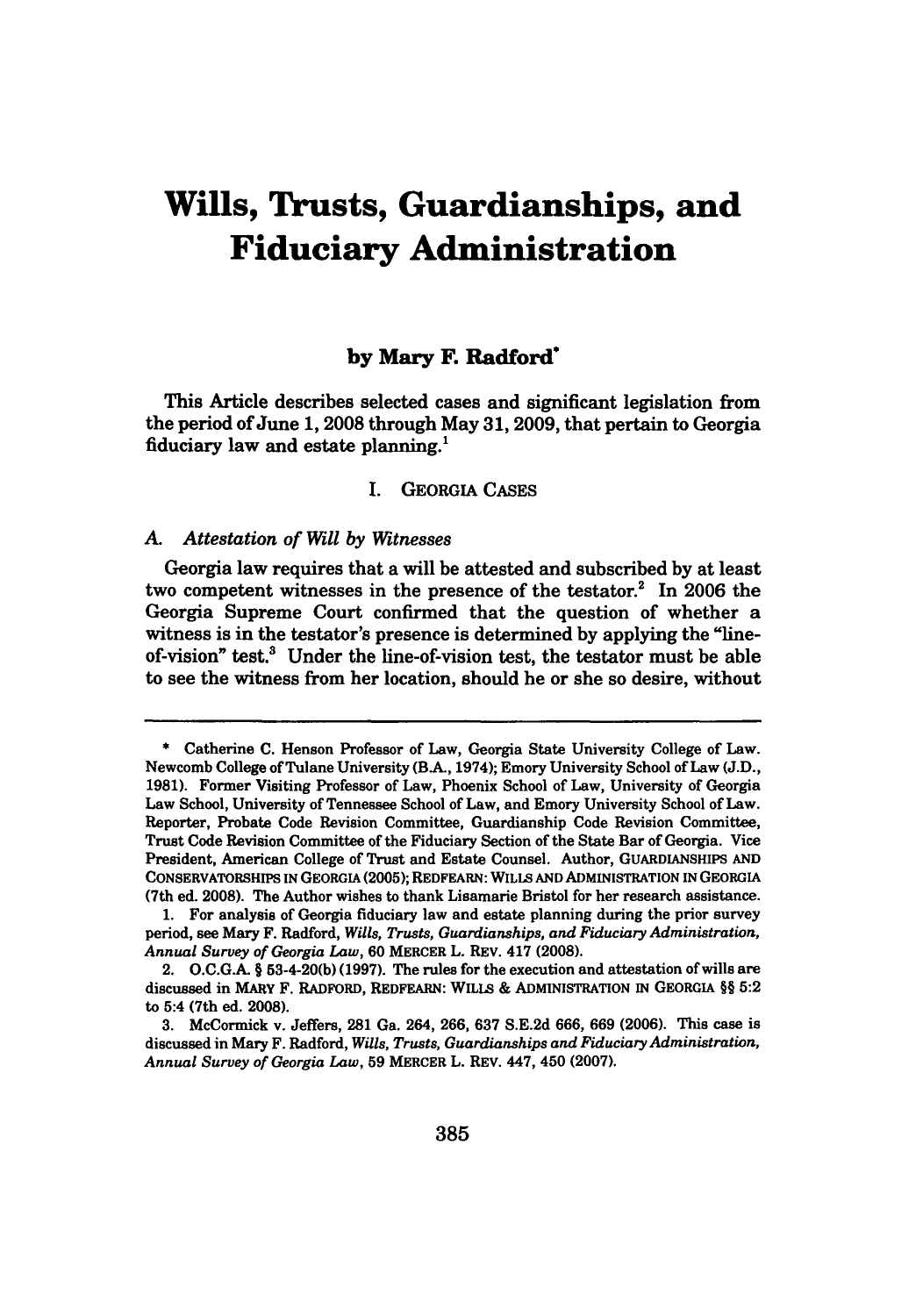having to change his or her place.4 In **2009** in *Chester v. Smith,5* the supreme court applied this test and decided that the will in question had not been validly attested.<sup>6</sup> The testator in this case was driven to her bank by a driver. When the driver of the car parked in the bank parking lot, the testator called a bank employee who then came out to the car. The employee read the will to the testator and watched her sign it. The employee then took the will into the bank, and two tellers signed as witnesses. The employee and the two tellers all testified at trial that the testator, who stayed seated in the car, would not have been able to see the tellers sign due to her place in the car and the structure of the bank.<sup>7</sup> The supreme court affirmed summary judgment against the propounders of the will on the ground that the witnesses had not signed the will in the testator's presence.<sup>8</sup>

## *B. Construction of Language Commonly Used in Wills and Trusts*

Three cases decided during the survey period examined the meaning of clauses commonly used by lawyers in both wills and trusts. The first case involves the testator's tangible personal property and a clause that contains precatory language related to the distribution of this property.<sup>9</sup> The second case deals with a clause directing the payment of the testator's debts.'0 The third case addresses a clause that directs a testamentary trust distribution to the "children" of the testator's son.<sup>11</sup>

**1.** Distribution of Tangible Personal **Property.** Many testators own significant amounts of tangible personal property and are constantly acquiring more. They have specific recipients of some of these items of property in mind at the time they write their wills; however, they have not made up their minds about other items and, obviously, have no way of predicting what items they actually will own at death. One alternative for these testators is to list as many items as possible in the will, along with the intended recipients of these items, and then formally

- **9.** *See* Kale v. Wilson, 284 Ga. **536, 668 S.E.2d 729 (2008).**
- **10.** *See* Manders v. King, 284 Ga. **338, 667 S.E.2d 59 (2008).**
- **11.** *See* Elrod v. Cowart, 284 Ga. **869, 672 S.E.2d 616 (2009).**

*<sup>4.</sup> McCormick,* **281** Ga. at **266, 637 S.E.2d** at **669.** Some jurisdictions use the "conscious presence" test, which requires only that the testator be conscious of the witness through any means; for example, if the testator and witness are within hearing distance of each other. *Id.* In *McCormick* the court expressly rejected this test. *Id.*

**<sup>5. 285</sup>** Ga. 401, **677 S.E.2d 128 (2009).**

**<sup>6.</sup>** *Id.* at 402, **677 S.E.2d** at **130.**

**<sup>7.</sup>** *Id.,* **677 S.E.2d** at **129-30.**

**<sup>8.</sup>** *Id.* at 402-03, **677 S.E.2d** at **130.**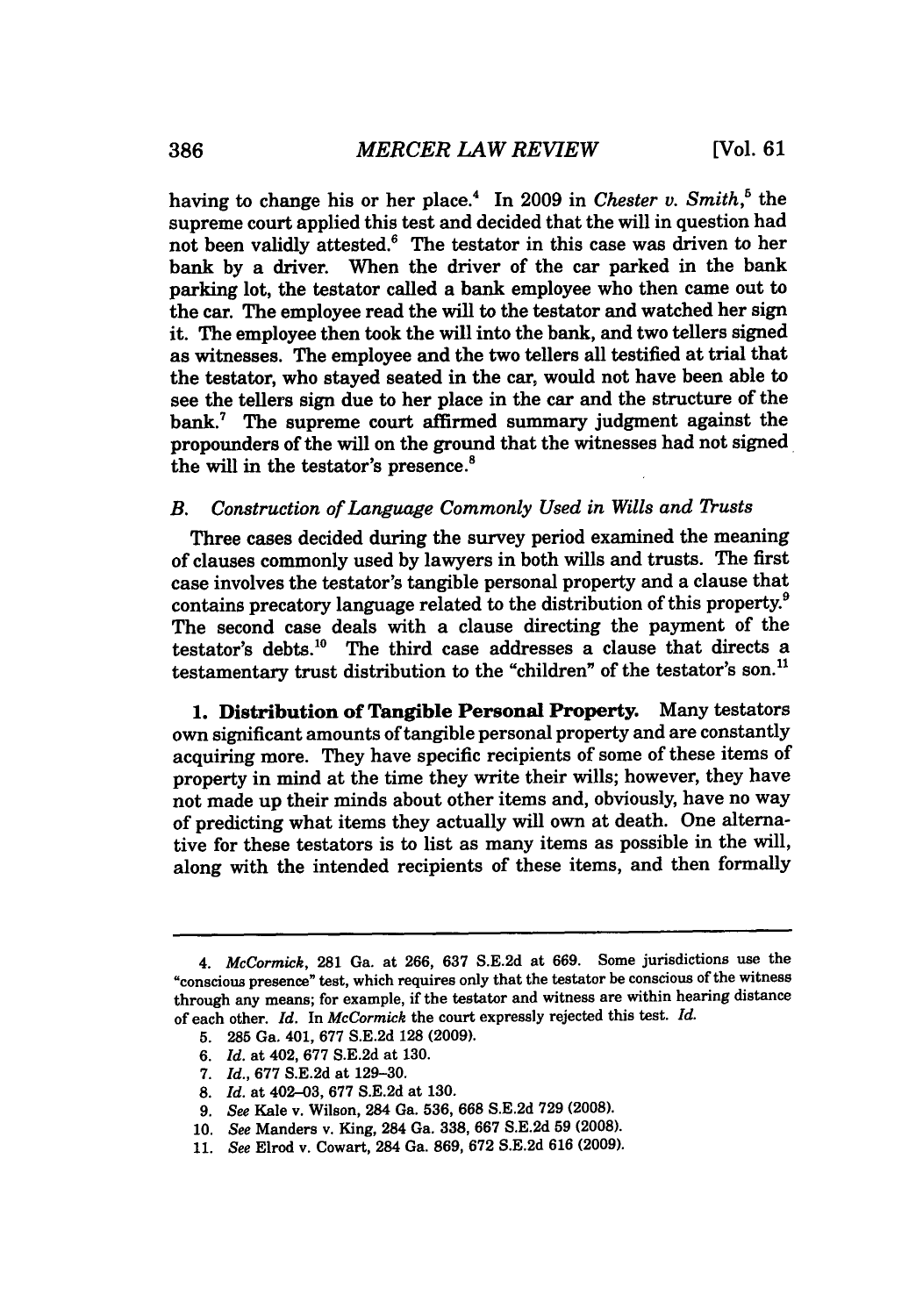amend the will every year or so to cover newly acquired items. $12$  This alternative, however, is both inefficient and expensive. To deal with this issue, Georgia lawyers often insert a clause into wills that refers to a separate list the testator will make and update to state which items should go to whom. $13$  This list is not a part of the will and thus is not legally binding, $14$  but many testators are satisfied that their family members and executor will abide **by** their wishes as set out in the list.

The testator of the will at issue in *Kale v. Wilson*<sup>15</sup> devised all of her personal property to her niece but added that the niece was "honor bound to distribute items **I** have designated to my loved ones. It is my intention that she will be given a list before **I** die and I know I can trust her to carry out my wishes."<sup>16</sup> The individual who contested the will alleged, among other things, that the quoted language created a condition precedent to the vesting of the niece's interest in the estate and that this condition had not been fulfilled.<sup>17</sup> The supreme court determined that the testator's will did not contain any express intention to impose a condition precedent on the niece and thus would not construe those words as creating one.<sup>18</sup> The court noted that the law does not favor conditions precedent that result in forfeiture.<sup>19</sup>

14. The Uniform Probate Code contains a provision that codifies the concept of a separate memorandum or list and allows it to be admitted "as evidence of the intended disposition." UNIF. **PROBATE CODE** § **2-513 (1993).** The Georgia probate code does not contain a similar statutory provision. *See* **O.C.G.A.** tit. **53 (1997 &** Supp. **2009).**

- **15.** 284 Ga. **536, 668 S.E.2d 729 (2008).**
- **16.** *Id.* at **537, 668 S.E.2d** at **730.**

19. *Id.* The court cited O.C.G.A. § 44-6-41 (1991), which provides in part as follows: "The law favors conditions to be subsequent rather than precedent and to be remediable by damages rather than by forfeiture." *Id.; see Kale,* 284 Ga. at 537, 668 S.E.2d at 730.

<sup>12.</sup> *See generally* **RADFORD,** *supra* note 2, § **5:10** (discussing codicils).

**<sup>13.</sup>** *Id. §* **5;11.** For example, a will may include the following language: I may leave with my Will or among my personal papers at the time of my death a written memorandum setting forth certain items of tangible personal property which I wish to devise to certain persons. Although I realize that this list is not legally binding, **I** request my spouse or my descendants to respect my wishes as spelled out in this list and **I** direct my Executor to deliver the property on this listed to the designated individuals if my spouse or descendants should so consent.

*Id. §* 17:40(h).

**<sup>17.</sup>** *Id.* at **536, 668** S.E.2d at 730. The original contest to the will stated that the testator lacked testamentary capacity and that the niece had subjected the testator to undue influence and fraud. *Id.* The contestant later orally moved to amend his petition to add the objection relating to the so-called condition precedent. *Id.* The supreme court agreed that the probate court should have denied the motion because it was not in writing; however, the supreme court then went on to address the merits of the motion. *Id.* at 536-37, 668 S.E.2d at 730.

<sup>18.</sup> *Id.* at **537, 668** S.E.2d at 730.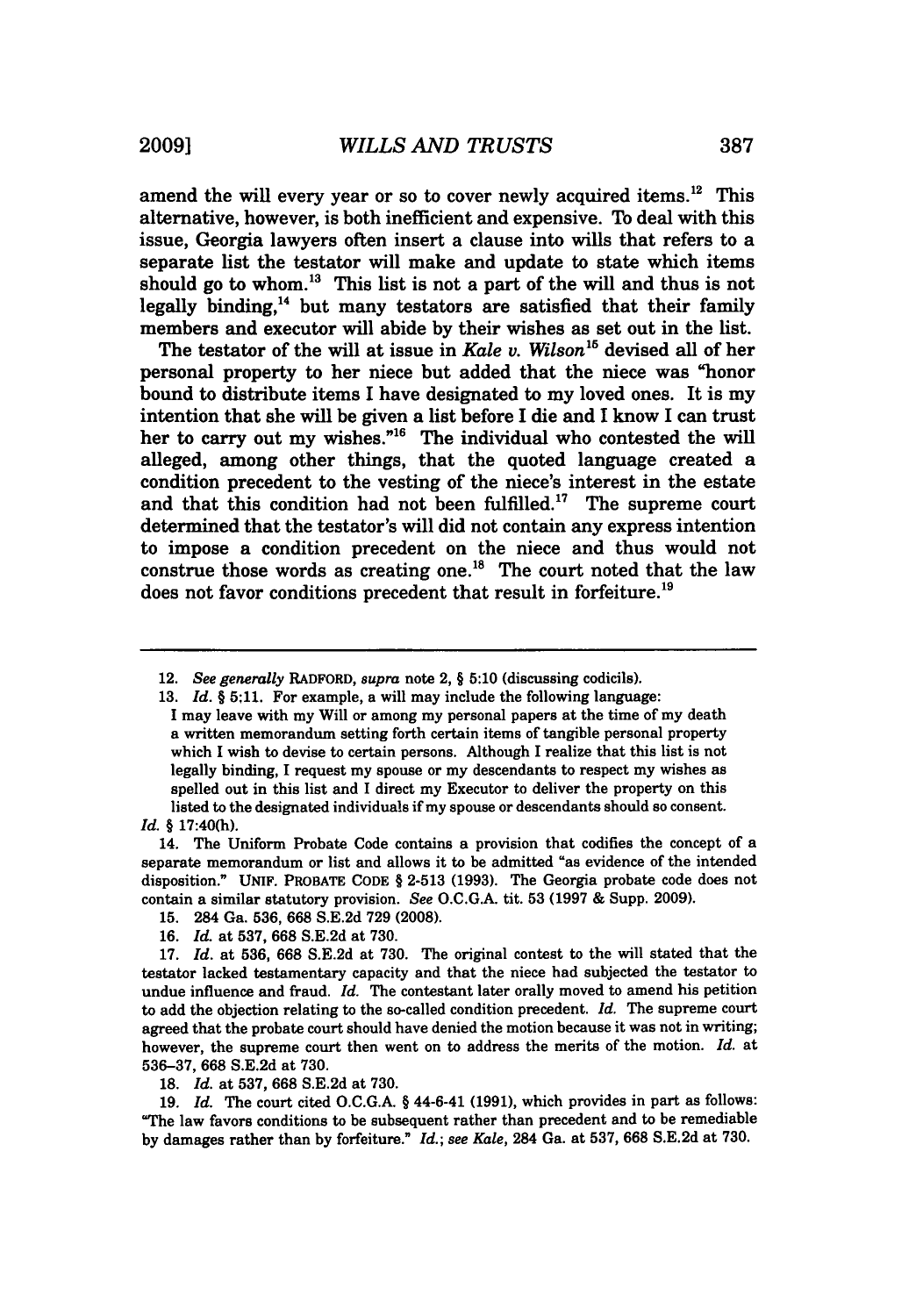**2. Payment of Debts.** Testators often include directions in their wills for the executor to pay all the testator's debts.<sup>20</sup> This clause is unnecessary because the law requires the executor to pay any debts owed by the testator before distributing property to the beneficiaries;<sup>21</sup> nevertheless, it is commonly used. If a beneficiary under a will is specifically devised property (usually real property) that is encumbered **by** a debt, such as a lien or mortgage, the question arises as to whether the beneficiary is entitled to receive the property free and clear (with the executor paying the encumbrance as a debt of the estate) or to receive the property subject to the encumbrance.<sup>22</sup> If a will is silent on this point, the common law doctrine of exoneration indicates that the debt is to be paid from the testator's estate and that the beneficiary is to receive the property without the encumbrance. $23$  Many states have reversed this doctrine **by** adopting section **2-607** of the Uniform Probate Code,' which provides that "[a] specific devise passes subject to any mortgage interest existing at the date of death, without right of exoneration, regardless of a general directive in the will to pay debts."<sup>25</sup> Georgia has not enacted such a statutory provision, and little case law in this state has dealt with exoneration.<sup>26</sup>

In 2008 in *Manders v. King*,<sup>27</sup> the supreme court explained that Georgia still adheres to the common law doctrine; however, the court went on to hold that the doctrine of exoneration did not apply to the

*Id. §* **17:30,** Item **I.**

24. UNIF. PROBATE **CODE** § **2-607 (1993).**

**25.** *Id.*

26. *See Manders,* 284 Ga. at 339 & n.1, **667** S.E.2d at 60 & n.1 (citing Killingsworth v. First Natl Bank of Columbus, 237 Ga. 544, 228 S.E.2d 901 (1976); Raines v. Shipley, 197 Ga. 448, 29 **S.E.2d 588** (1944)).

**27.** 284 Ga. **338, 667 S.E.2d 59 (2008).**

<sup>20.</sup> *See generally* RADFORD, *supra* note 2, **§** 3:4. For example, the will may contain the following clause:

**I** direct my Executor, as soon as feasible, to pay out of the residue of my estate all of my debts, including any charitable pledges, whether or not enforceable; the expenses of my last illness, funeral and burial; any debts and claims duly allowed against my estate; the expenses of administration of my estate; and any taxes assessed or imposed with respect to my estate or any part thereof, whether or not passing under this will.

<sup>21.</sup> *See* **O.C.GA. § 53-7-40 (1997).**

<sup>22.</sup> *See* RADFORD, *supra* note 2, **§ 12:6** (discussing payment of debts and claims).

**<sup>23.</sup>** *Id.; see also* **J.** Kraut, Annotation, *Right of Heir or Devisee to Have Realty Exonerated from Lien Thereon at Expense of Personal Estate,* 4 A.L.R.3d **1023 (1965 &** Supp. **2009),** *cited in* Manders v. King, 284 Ga. **338, 339, 667 S.E.2d 59, 60 (2008).** The doctrine of exoneration takes various forms but generally applies to the payment of encumbrances on real property **by** the personal property of the decedent. *See* Kraut, *supra.*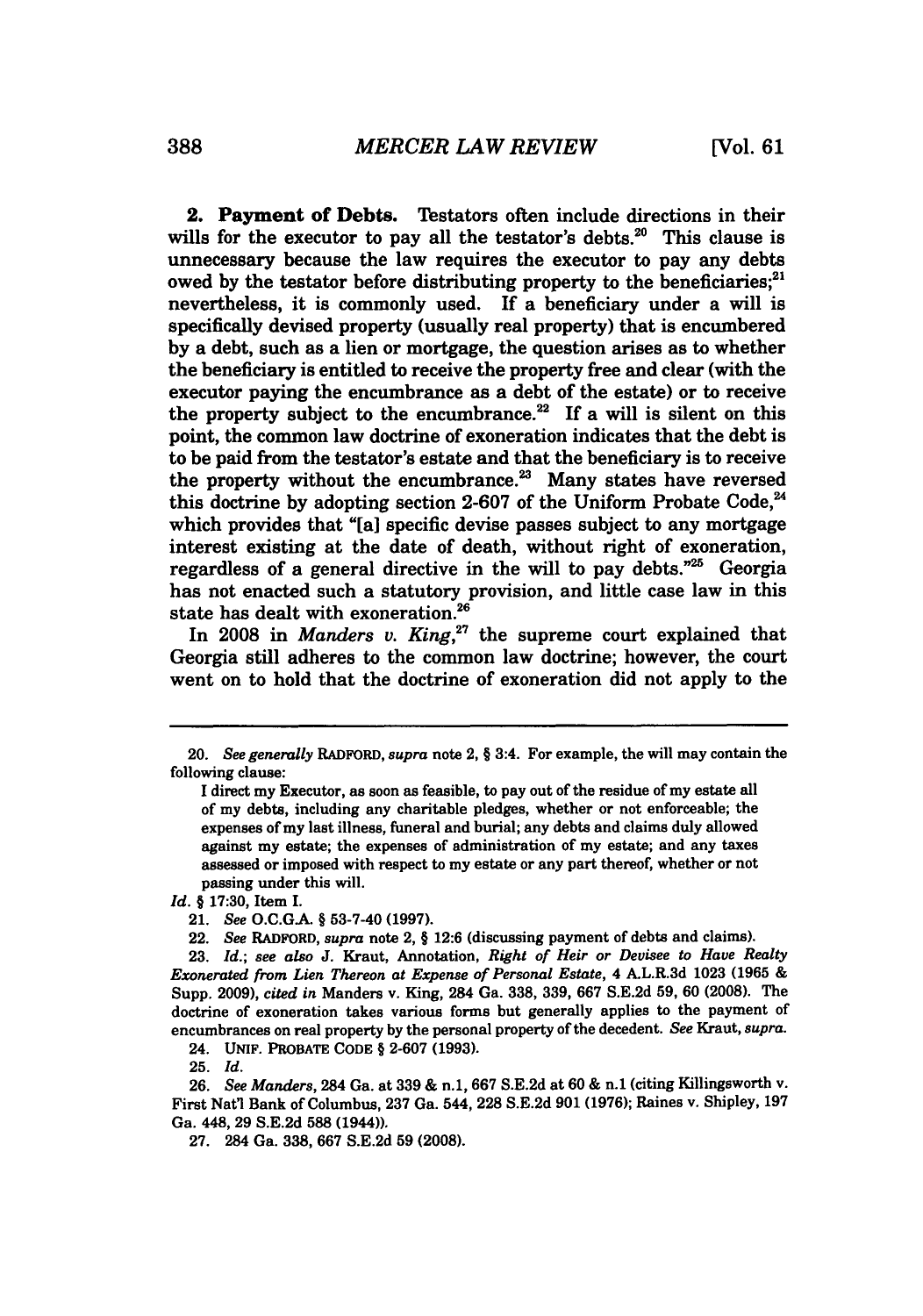particular facts of the case.<sup>28</sup> The testator's will directed that the executor should pay "all **[her]** just debts **...** without unnecessary delay. $729$  One of the testator's sons owned a condominium with the testator as joint tenants with right of survivorship.<sup>30</sup> The testator executed a promissory note when she purchased the condominium and secured the loan with the real property. The son became the owner of the condominium upon his mother's death, but he insisted that the note was a debt of the estate that must be paid from the estate pursuant to the directive in his mother's will. $31$  The supreme court disagreed. $32$ 

The court examined cases from other states and concluded that the common law doctrine of exoneration does not apply to property that passes outside probate, $33$  and the directive in the will to pay the testator's debts did not evidence a clear intent on her part that her estate should be liable for the payment of the note. $34$  The court also noted that the son would not be compelled to pay the outstanding indebtedness on the condominium, but he would have to do so if he wanted to retain title to the property.<sup>35</sup> Alternatively, he could sell the property, pay off the note, and redeem any remaining equity.<sup>36</sup>

**A** rationale for the exclusion from the doctrine of exoneration of property that is the subject of a joint tenancy with right of survivorship is that title to said property vests in the survivor immediately at the moment of the death of the joint tenant and is never a part of the estate. As a result, the decedent's personal representative never has title (compare **[O.C.GA.]** § **53-8-15** with regard to property in the decedent's estate) and cannot use the property to discharge the debts of the decedent. Compare **[O.C.G.A.]** § **53-4-63,** which authorizes the decedent's personal representative to sell both personalty and real property contained in an estate in order to pay the debts of the decedent.

*Manders,* 284 Ga. at 340 n.2, **667 S.E.2d** at **60** n.2.

**<sup>28.</sup>** *Id.* at 339-40, **667 S.E.2d** at **60.**

**<sup>29.</sup>** *Id.* at 340, **667 S.E.2d** at **60** (alteration in original) (internal quotation marks omitted).

**<sup>30.</sup>** *Id.* at **339, 667 S.E.2d** at **60.** See RADFORD, *supra* note 2, § **2:3,** for a discussion of joint ownership of real property.

**<sup>31.</sup>** *Manders,* 284 Ga. at **339, 667 S.E.2d** at **59-60.**

**<sup>32.</sup>** *Id.* at 340, **667 S.E.2d** at **60.**

**<sup>33.</sup>** *Id.* "Non-probate assets" are assets whose transfer is governed **by** contract or statute and not **by** the terms of the testator's will or the laws of intestate succession. *See* RADFORD, *supra* note 2, §§ **2:3,** 2:4 (discussing non-probate assets). The Georgia Supreme Court explained its rationale specifically as it pertained to property held in joint tenancy with right of survivorship as follows:

<sup>34.</sup> *Manders,* 284 Ga. at 340, **667 S.E.2d** at **61.**

**<sup>35.</sup>** *Id.* at 341, **667 S.E.2d** at **61.**

**<sup>36.</sup>** *Id.*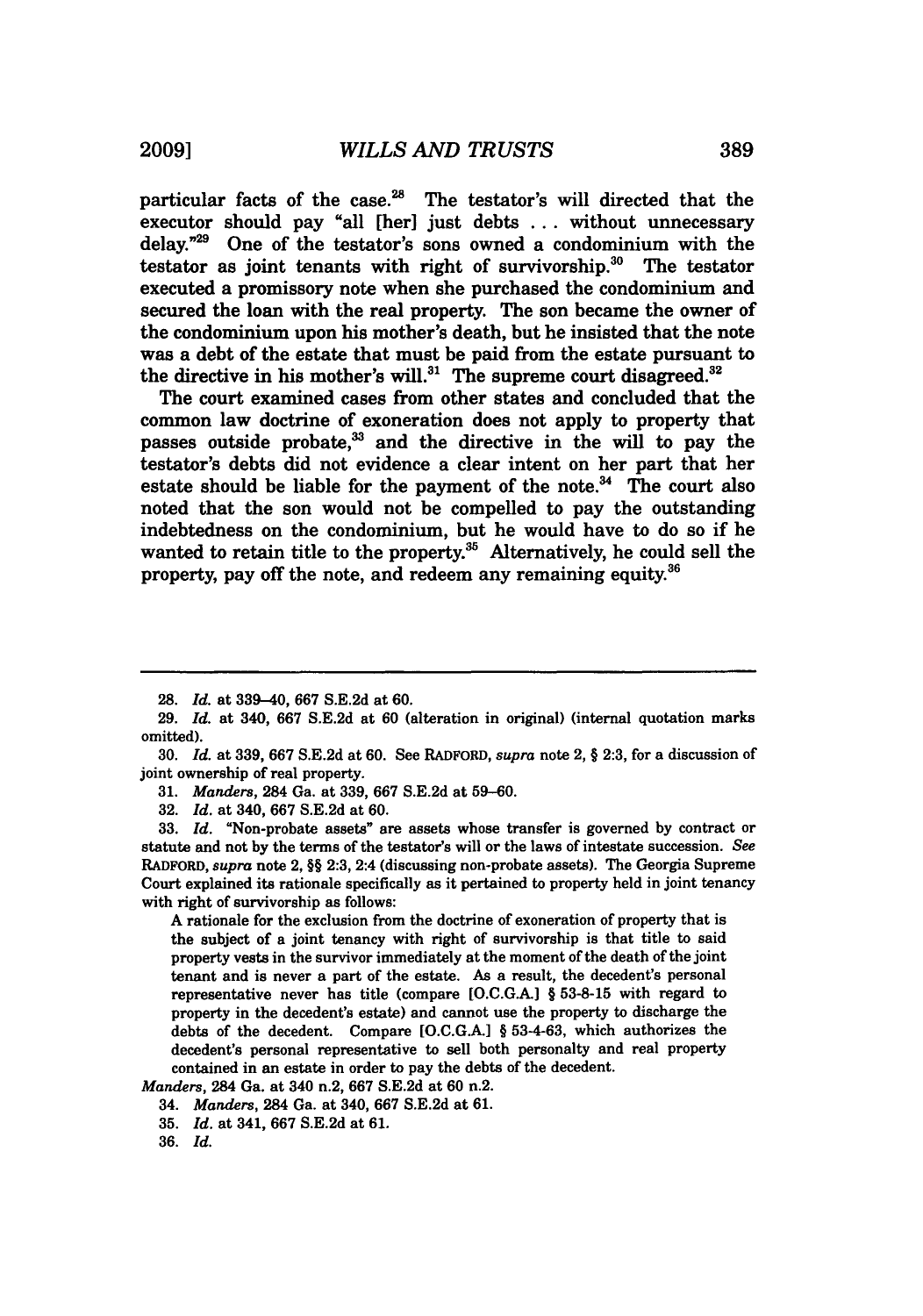**3.** Construction of the Term *Children.* It is quite common for the settlor<sup>37</sup> of an inter vivos trust<sup>38</sup> or the testator, in the case of a testamentary trust,<sup>39</sup> to direct distribution of the trust property to a class of persons who are generically described, such as the class of "children" or "descendants."40 Questions have arisen in many cases over whether these classes are intended to include children or descendants who were adopted<sup>41</sup> or born out of wedlock.<sup>42</sup>

In *Elrod v. Cowart*.<sup>43</sup> the testator's will created a trust that left property to, among others, the testator's son for life with the remainder to "any child or children" of that son.<sup>44</sup> The testator died in 1970.<sup>45</sup> The son, who had no biological children of his own, adopted Steven Cowart in 2004 and then died in **2005.** Cowart was age thirty-two at the time of the adoption.<sup>46</sup> The other remainder beneficiaries objected to Cowart taking a portion of the trust property.47

The supreme court examined in depth the development of the Georgia adoption and inheritance laws and concluded that Cowart could take

Upon the grantor's death, the trustee shall divide the remainder of the trust estate into as many equal shares as the grantor has children then living and deceased children with descendants then living. The trustee shall distribute one such share to each child then living and one share, per stirpes, to the then living descendants of any deceased child.

*Id. §* 17:43, Item 4(b).

41. See RADFORD, *supra* note 2, §§ **7:7, 9:3,** and 9:4 for a discussion of these cases.

42. *See, e.g.,* Sardy v. Hodge, 264 Ga. 548, 448 **S.E.2d 355** (1994); RADFORD, *supra* note 2, § **9:5.**

43. 284 Ga. **869, 672 S.E.2d 616 (2009).**

44. *Id.* at **869-70, 672 S.E.2d** at **617.**

**45.** *Id.* at **869, 672 S.E.2d** at **617.**

46. *Id.* at **870, 672 S.E.2d** at **617.** The decree of adoption expressly stated that Cowart was to be the "adopted child" of the son "capable of inheriting his estate according to law." *Id.* Other than this statement, the case does not describe what relationship existed between Cowart and the son. *See id.* Gay and lesbian couples have been known to use adoption as a means of bringing their partners into the class of people who may inherit or take under the terms of a trust. *See* Deborah L. Jacobs, *Adult Adoption a High-Stakes Means to an Inheritance,* N.Y. TIMEs, May 20, **2009,** *available at* http://www.nytimes.com /2009/05/21/your-money/estate-planning/21ADOPT.html.

47. *Elrod,* 284 Ga. at **870, 672 S.E.2d** at **617.**

**<sup>37.</sup>** The person who creates a trust is a "settlor," "grantor," or "trustor." **O.C.G.A.** § **53- 12-2(7) (1997).**

**<sup>38.</sup>** An inter vivos (or "living") trust is one that is created **by** deed during the lifetime of the settlor. *See* RADFORD, *supra* note 2, § 14:4.

**<sup>39.</sup> A** testamentary trust is one that is created in a testator's will and thus becomes effective when the will becomes effective. *See id.*

<sup>40.</sup> *See* RADFORD, *supra* note 2, § 9:4. For example, a trust may include the following clause: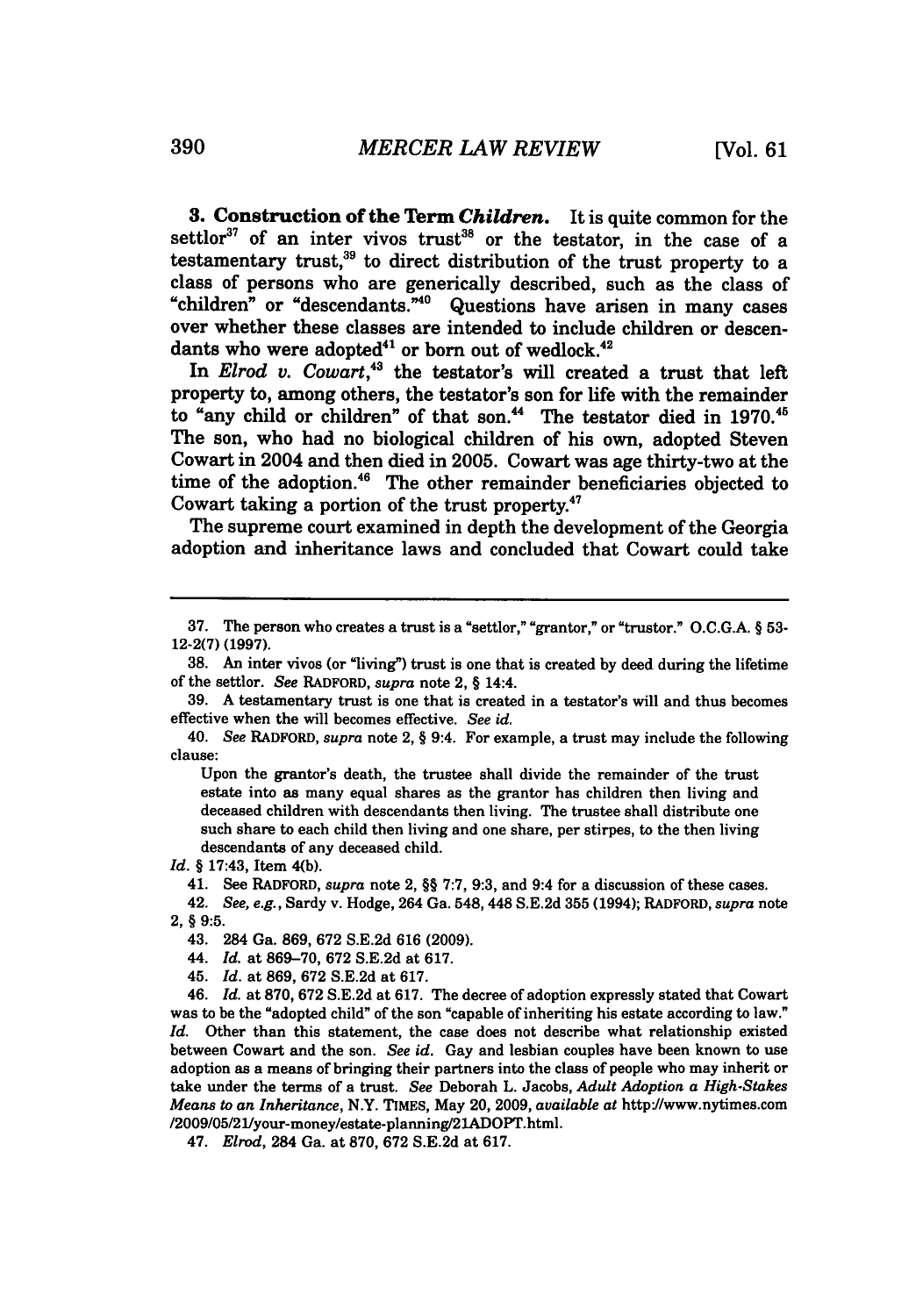under the terms of the trust because the testator did not express intent that adult adoptees be excluded from the class of the son's "children."<sup>48</sup> The court applied Georgia law as it existed at the time of the testator's death.<sup>49</sup> The court noted that the adoption law of the state was amended in **1967** to provide that an adopted adult could inherit from and through the adopted parent in the same manner as someone who was adopted prior to reaching adulthood.<sup>50</sup> A later amendment of the law in **1975"'** (after the date of the testator's death) was viewed **by** the court merely as a clarification of the law already in existence.<sup>52</sup> This later amendment provided that an adopted individual "may also take as a 'child' of the adopting parent under a class gift made **by** the will of a third person."<sup>53</sup> The court stated that this law's effect is that extrinsic evidence cannot be considered; rather, only the four corners of the will can be considered in determining whether adopted individuals are expressly excluded from taking as beneficiaries of the testamentary trust.<sup>54</sup>

#### *C. Attorney Fees and the Slayer Statute*

Georgia law prohibits an individual who feloniously and intentionally kills another individual from benefiting from the slain individual's estate or serving as the personal representative of that individual's estate.<sup>55</sup> For the killing to be felonious and intentional, it must be shown that the killing would constitute murder, felony murder, or voluntary manslaughter under Georgia law.<sup>56</sup> A conviction or a guilty plea for one of these

- **52.** *Elrod,* 284 Ga. at **871-72, 672 S.E.2d** at **618.**
- **53. 1975** Ga. Laws at **799** (codified as amended at **O.C.G.A. §** 19-8-19(a)(2) (2004)).
- 54. *Elrod,* 284 Ga. at **872, 672 S.E.2d** at **618-19.**

<sup>48.</sup> *Id.* at **870-72, 672 S.E.2d** at **618-19.**

<sup>49.</sup> *Id.* at **870, 672 S.E.2d** at **618.** The court cited its holding in *Warner v. First National Bank of Atlanta,* 242 Ga. **661, 251 S.E.2d 511 (1978),** to the effect that absent any contrary intent expressed in a will, a will is to be construed in accordance with the law in effect at the testator's death. *Elrod,* 284 Ga. at **870, 672 S.E.2d** at **618** (citing *Warner,* 242 Ga. at 664, **251 S.E.2d** at **513).**

**<sup>50.</sup>** Elrod, 284 Ga. at **870-71, 672 S.E.2d** at **618** (citing **1967** Ga. Laws **803,** 804-05).

**<sup>51. 1975</sup>** Ga. Laws **797, 797-99.**

**<sup>55.</sup> O.C.G.A. §** 53-1-5(a) **(1997)** (referring to probate passing **by** will or intestacy); *see* **O.C.G.A. § 33-25-13 (2005)** (referring to life insurance proceeds). These statutes are discussed in detail in RADFORD, *supra* note 2, **§** 2:10.

**<sup>56.</sup> O.C.G.A. §** 53-1-5(a); *see* **O.C.G.A. § 33-25-13.** These crimes are defined in **O.C.G.A. § 16-5-1 (2007 &** Supp. **2009)** and **O.C.G.A. § 16-5-2 (2007).**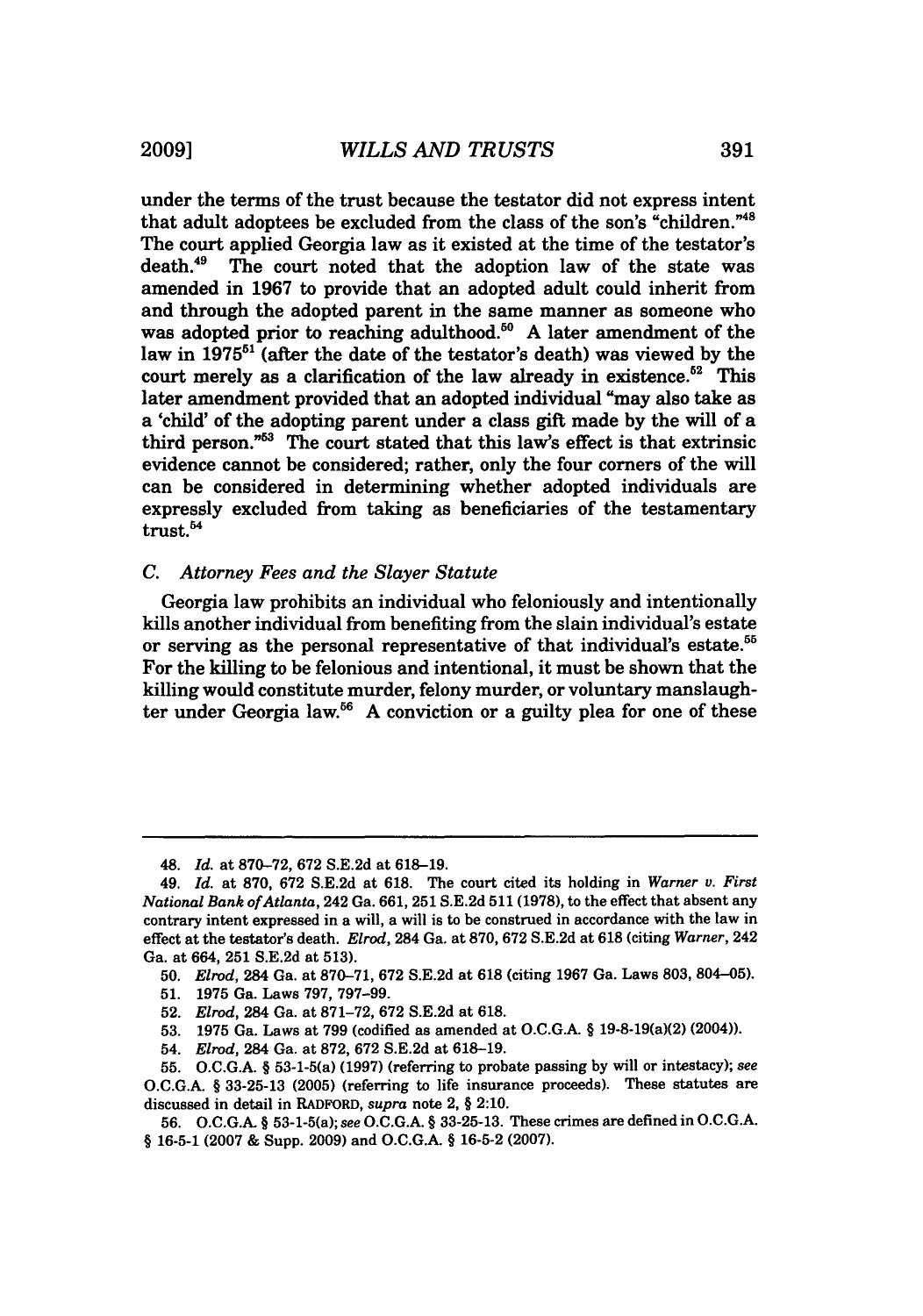crimes is conclusive evidence that the killing was felonious and intentional.<sup>57</sup>

In *Levenson v. Word*,<sup>58</sup> the testator was murdered in October. In January of the following year, his wife qualified to serve as executor under his will. In September a grand jury indicted her for her husband's murder. The wife quickly retained a law firm to defend her. When she discovered that the state would seek the death penalty, she retained an additional firm to help with her defense. The wife agreed to pay a nonrefundable retainer that would be split between the firms. At that point, she had transferred to the first firm the life insurance proceeds and interest in real property. The first firm wrote the second firm a check for **\$125,000.** After months of claiming her innocence, the wife finally pleaded guilty to murdering her husband.<sup>59</sup> Louis Levenson, who was appointed administrator of the estate, sought to recover the funds paid to the lawyers under the theory that the wife had forfeited these funds when she murdered her husband.<sup>60</sup>

The court of appeals affirmed a grant of summary judgment against Levenson.<sup>61</sup> First, the court pointed out that Levenson had not proved that the funds used to pay the attorneys' retainers had come from property the wife inherited from her husband. $62$  Second, the court of appeals held that even **if** the funds were inherited from the husband, the wife had title to them at the time she paid the retainer to the attorneys.63 The court noted that at the time the wife paid the fee, it had not yet been proved that she feloniously and intentionally killed her husband.<sup>64</sup> The forfeiture, according to the court, did not occur until the date she entered her guilty plea. $65$  Certiorari has been granted in this case, and it is now pending before the supreme court. $66$ 

**<sup>57.</sup> O.C.G.A.** § **53-1-5(d);** *see* **O.C.G.A.** § **33-25-13.**

**<sup>58.</sup>** 294 Ga. **App.** 104, **668 S.E.2d 763 (2008),** *cert. granted.*

**<sup>59.</sup>** *Id.* at **105-06, 668 S.E.2d** at **765.** She entered her guilty plea approximately one year after the indictment. *See id.* at **106, 668 S.E.2d** at **765.**

**<sup>60.</sup>** *Id.* at 104, **668 S.E.2d** at 764. Levenson brought his claim against the lawyers for conversion on the theory that they knew or should have known that the wife did not have title to the money when she paid the retainer to them. *Id.* at **106, 668 S.E.2d** at **765.**

**<sup>61.</sup>** *Id.* at **108, 668 S.E.2d** at **766.**

**<sup>62.</sup>** *Id.* at **106-07, 668 S.E.2d** at **766.**

**<sup>63.</sup>** *Id.* at **107, 668 S.E.2d** at **766.**

<sup>64.</sup> *Id.*

**<sup>65.</sup>** *Id.*

**<sup>66.</sup>** Supreme Court of Georgia, **2009** Granted Certioraris, http'J/www.ga.supreme.us /granted-apps/granted-certs/gc\_09.php#S09G0336 (last visited Oct. 22, **2009).** Levenson petitioned the supreme court for a writ of certiorari and that petition was initially denied; however, on a motion for reconsideration, certiorari was granted. *Id.*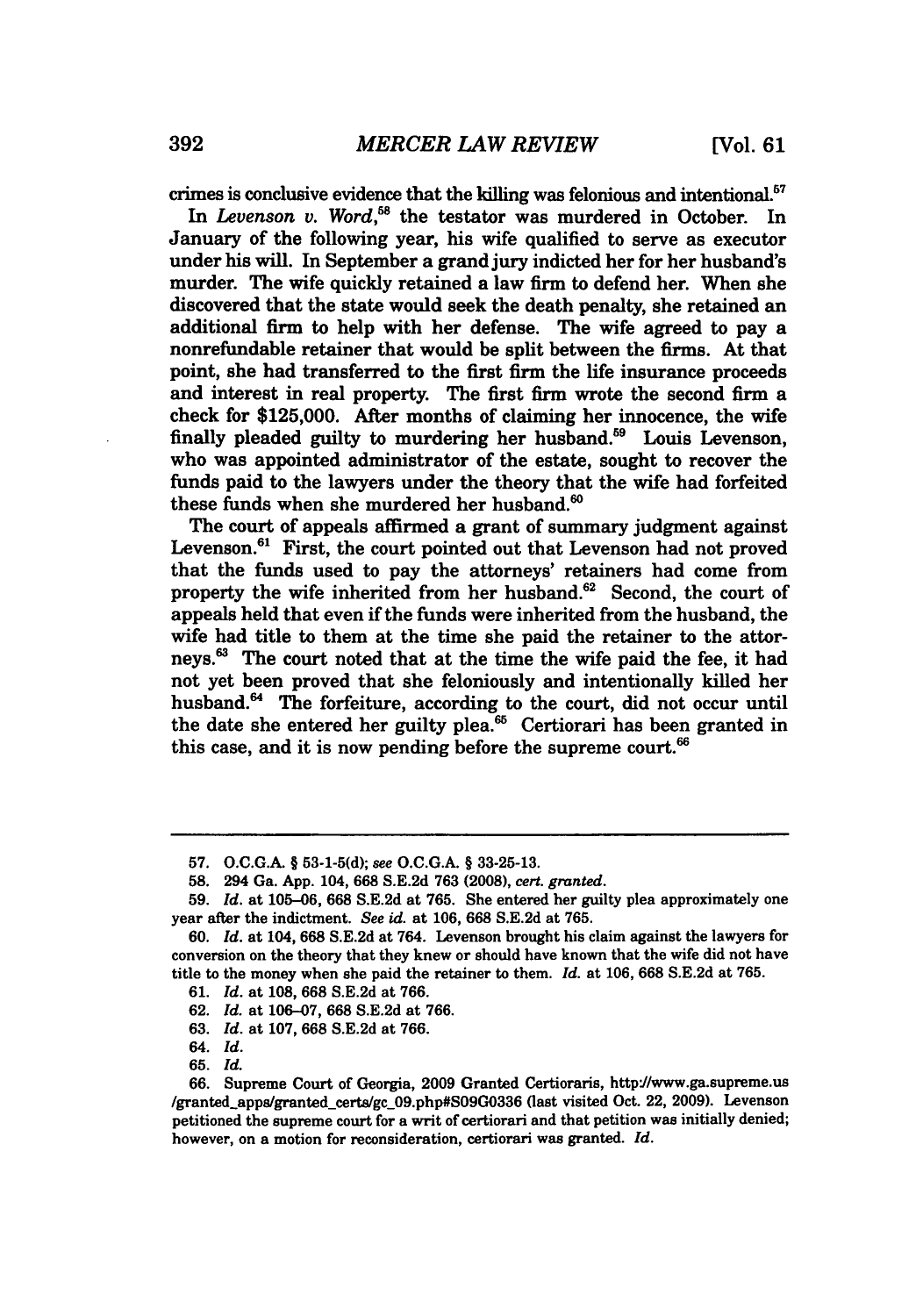### *D. Charitable Bequests and the Role of the Attorney General*

Under Georgia law, the attorney general has the power and standing to enforce provisions in a trust created for a charitable purpose. $67$  In *Cronic v. Baker*,<sup>68</sup> the supreme court clarified that the attorney general's authority applies only to property that is or should be held in trust and not to outright gifts made for charitable purposes. $69$  In *Cronic* the testator's will directed that a trust fund be established for specified educational purposes and also devised certain sums of money to three private cemeteries.<sup>70</sup> The executor did not establish the educational trust but rather distributed the trust funds directly to the residuary beneficiaries under the will. After searching for representatives of the three cemeteries and finding only one, the executor also distributed the amounts designated for the other two cemeteries to the residuary beneficiaries. The attorney general sued the executor, claiming that both sets of testamentary gifts envisioned the creation of charitable trusts and that the executor had breached his fiduciary duty by not funding those trusts. $71$ 

The supreme court held that the attorney general had standing to enforce the creation of the educational trust but not the funding of the bequests to the cemeteries.<sup>72</sup> The court examined the wording of these bequests and found no evidence of an intent to create a trust, no named trustee, and no description of any active duties that the trustee should perform.73 Determining that the words of the will were clear and unambiguous, the court also refused to consider extrinsic evidence that the testator intended to create trusts for the cemeteries.<sup>74</sup>

- 71. *Cronic,* 284 Ga. at **452-53,** 667 S.E.2d at **364-65.**
- 72. *Id.* at 453, 667 S.E.2d at 365.

<sup>67.</sup> O.C.G.A. § 53-12-115 **(1997).** "Subjects of charity" under Georgia law include the relief of poverty, education, the advancement of ethics and religion, health, the improvement or repair of cemeteries and tombstones, preventing cruelty to animals, governmental purposes, and "other subjects having for their purpose the relief of human suffering or the promotion of human civilization." O.C.G.A. § 53-12-110 (1997).

**<sup>68.</sup>** 284 Ga. 452, 667 S.E.2d 363 **(2008).**

**<sup>69.</sup>** *Id.* at 453-54, 667 S.E.2d at 365.

<sup>70.</sup> *Id.* at 452, 667 S.E.2d at 364-65. Note that the improvement or repair of cemeteries is considered a charitable purpose under Georgia law. **O.C.G.** § 53-12-110(5).

<sup>73.</sup> *Id.* at 453-54, **667** S.E.2d at 365. The court noted that these are essential elements of a trust under Georgia law pursuant to **O.C.CA.** § 53-12-20(b) **(1997).** *Cronic,* 284 Ga. at 453, 667 S.E.2d at 365.

<sup>74.</sup> *Cronic,* 284 Ga. at 454, **667** S.E.2d at 365-66. In so stating, the court followed its long-standing rule of refusing to admit extrinsic evidence of intent when the terms of a document are plain and unambiguous. *See* RADFORD, *supra* note 2, § **7:6** & n.6.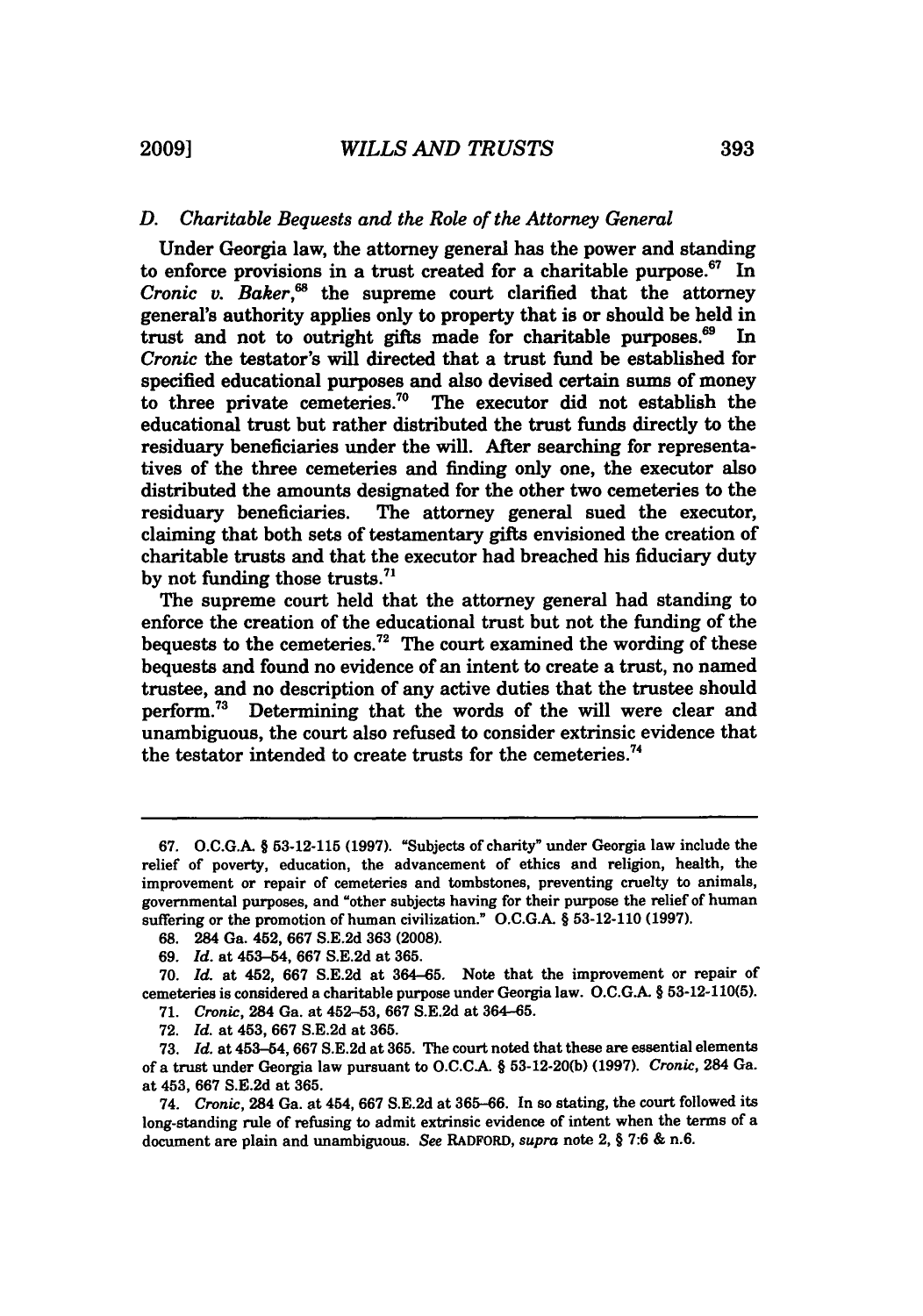#### *E. Access to Guardianship Records*

In 2004 the Georgia General Assembly enacted a revised version of Title 29 of the Official Code of Georgia Annotated (O.C.G.A.)75 that covers the guardianship and conservatorship of both minors and adults.<sup>76</sup> Among other changes, the new law codified provisions that previously appeared only in the Georgia Uniform Superior Court **Rules <sup>77</sup>**and Georgia Uniform Probate Court Rules"8 pertaining to the privacy of court files relating to guardianships and conservatorships.<sup>79</sup> The presumption is that court records are generally public and thus available for public inspection; however, the court rules and the new law recognize that guardianship and conservatorship records usually contain highly personal and private information about a vulnerable individual, and therefore, limiting access to these records is justified.<sup>80</sup> Consequently, O.C.G.A.  $\S 29-9-18^{81}$  restricts access to guardianship and conservatorship records for all but the minor, the minor's parents, the ward, the guardian and conservator, and the legal counsel of all these persons. $82$  Access to the records by any other "interested parties" is subject to court order and will be granted only if "the public interest in granting access to the sealed records clearly outweighs the harm otherwise resulting to the privacy of the person in interest. $^{83}$ 

Under O.C.G.A. § 29-9-18(b), the probate judge may limit the portion of the fie to which access is granted "to meet the legitimate needs of the petitioner.<sup>"84</sup> In *Sharpton v. Hall*,<sup>85</sup> a case of first impression, the court

<sup>75. 2004</sup> Ga. Laws 161 (codified as amended at O.C.G.A. tit. 29 (2007 & Supp. 2009)).

**<sup>76.</sup>** *See id.* The extent and effect of this revision of Title **29** is discussed in detail in MARY F. RADFORD, **GUARDIANSHIPS AND** CONSERVATORSHIPS **IN** GEORGIA **(2005).** Under the revised law, a "guardian" is an individual appointed **by** the court to make personal decisions for the minor or adult ward, such as where to live or whether to obtain medical treatment. *Id. §* **1-5;** *see* **O.C.G.A.** *§* **29-1-1(7) (2007). A** "conservator" is one who is appointed to handle the property of the minor or adult ward. RADFORD, *supra §* **1-5;** *see* **O.C.G.A.** *§* **29-1-1(2) (2007).**

**<sup>77.</sup> GA. UNIF. SUPER. CT.** R. 21.2.

**<sup>78.</sup> GA. UNIF.** PROB. **CT.** R. **17.**

**<sup>79.</sup>** *See* 2004 Ga. Laws at 311 (codified as amended at **O.C.GA.** *§* **29-9-18 (2007 &** Supp. **2009));** Sharpton v. Hall, **296** Ga. **App. 251, 252,** 674 **S.E.2d 105, 106 (2009)** (discussing Uniform Superior Court Rule 21.2 and Uniform Probate Court Rule **17).**

**<sup>80.</sup>** *See* **O.C.GA.** *§* **29-9-18; GA. UNIF. SUPER. CT.** R. 21.2; **GA. UNIF.** PROB. **CT.** R. **17.**

**<sup>81.</sup> O.C.G.A.** *§* **29-9-18 (2007 &** Supp. **2009).**

**<sup>82.</sup>** *Id. §* 29-9-18(a).

**<sup>83.</sup>** *Id. §* **29-9-18(b).**

<sup>84.</sup> *Id.*

**<sup>85. 296</sup>** Ga. **App. 251,** 674 **S.E.2d 105 (2009).**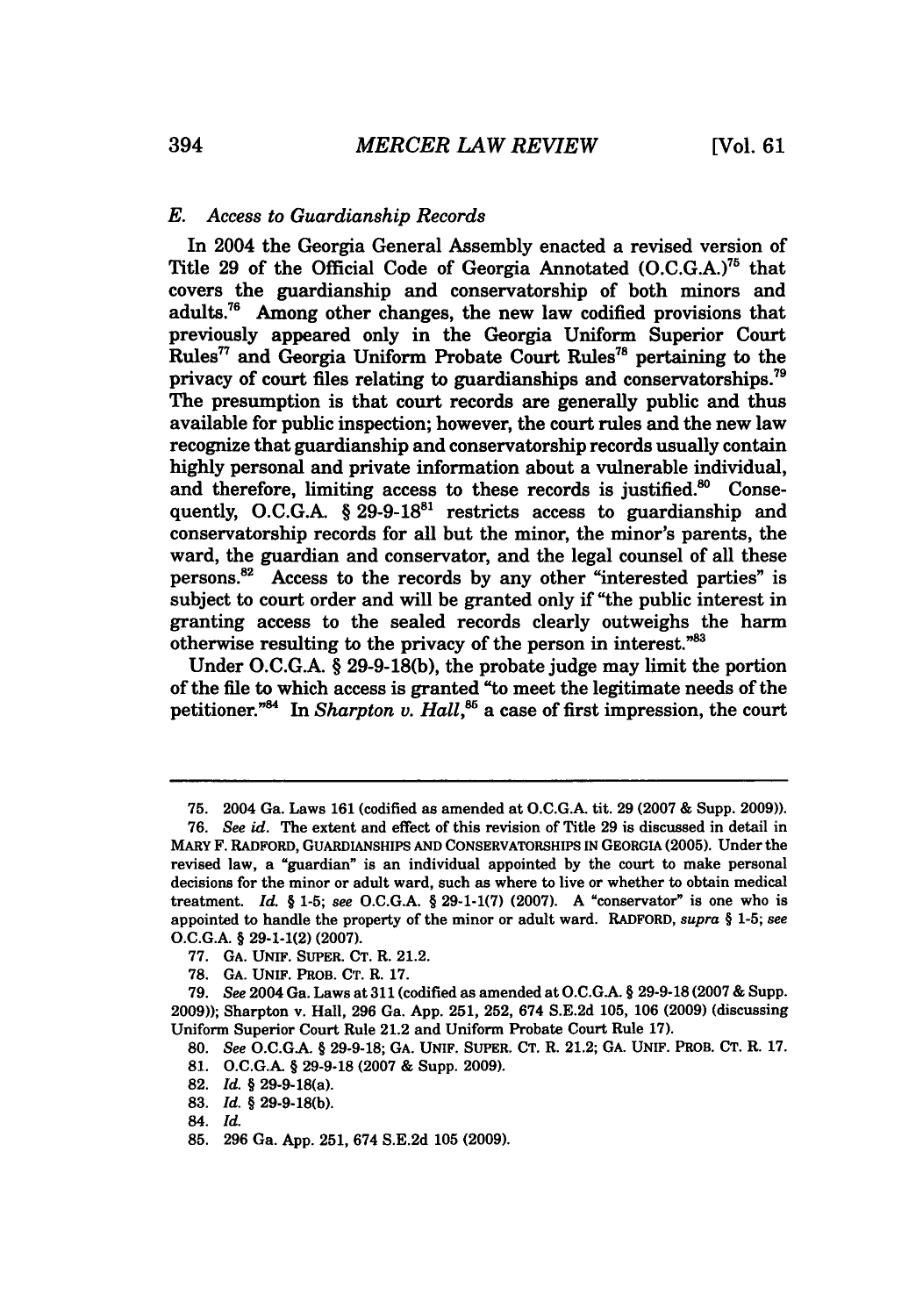of appeals examined the limits of this new law. $86$  In this case, the administrator of an estate petitioned for access to the guardianship records of the decedent's sister, who was an incapacitated adult. The administrator sought access to these files because he discovered that the sister's guardian (another sibling) had apparently defrauded the decedent during life by recording a deed the decedent had given to the sister's guardian with the understanding that it would not transfer property until after the decedent died. During the course of a suit to set aside that deed, the administrator discovered that the guardian also recorded a deed from his incapacitated sister at about the same time, and the administrator feared that the guardian may also have defrauded the sister and breached his fiduciary duty to her. The sister died before the time of the administrator's lawsuit. $8^7$  The administrator petitioned for access to the sister's guardianship records under the theory that they might have "high evidentiary value" in the lawsuit, the result of which could have major tax consequences for the decedent's estate.<sup>88</sup>

The court of appeals affirmed the probate court's order allowing limited access to the sister's records.<sup>89</sup> The probate court refused to allow access to the sister's medical records, and the court of appeals agreed that the sister retained a privacy interest in those records even though she was dead.<sup>90</sup> However, the probate court allowed the administrator access to certain enumerated property records given their evidentiary value and the potential tax consequences.<sup>91</sup> The court of appeals held that the probate court did not abuse its discretion in granting this access, noting that "the public interest in protecting incompetent adults from chicanery on the part of their guardians outweighs any potential privacy interest of the ward."<sup>92</sup>

#### II. GEORGIA LEGISLATION

The only significant act relating to wills, trusts, and fiduciary administration passed by the General Assembly in 2009 was an act to authorize the appointment of "associate probate judges."93 Each county in Georgia has one probate judge who is elected by the people of that

<sup>86.</sup> *See id.* at 251, 674 S.E.2d at 105.

<sup>87.</sup> *Id.,* 674 S.E.2d at 105-06.

<sup>88.</sup> *Id.* at 251-52, 674 S.E.2d at 106.

<sup>89.</sup> *Id.* at 253, 674 S.E.2d at 107.

<sup>90.</sup> *Id.,* 674 S.E.2d at 106.

**<sup>91.</sup>** *Id.*

<sup>92.</sup> *Id.,* 674 S.E.2d at 106-07.

<sup>93.</sup> Ga. H.R. Bill 495, § 1, Reg. Sess., 2009 Ga. Laws 827,827-29 (codified at O.C.G.A.

<sup>§ 15-9-2.1 (</sup>Supp. 2009)).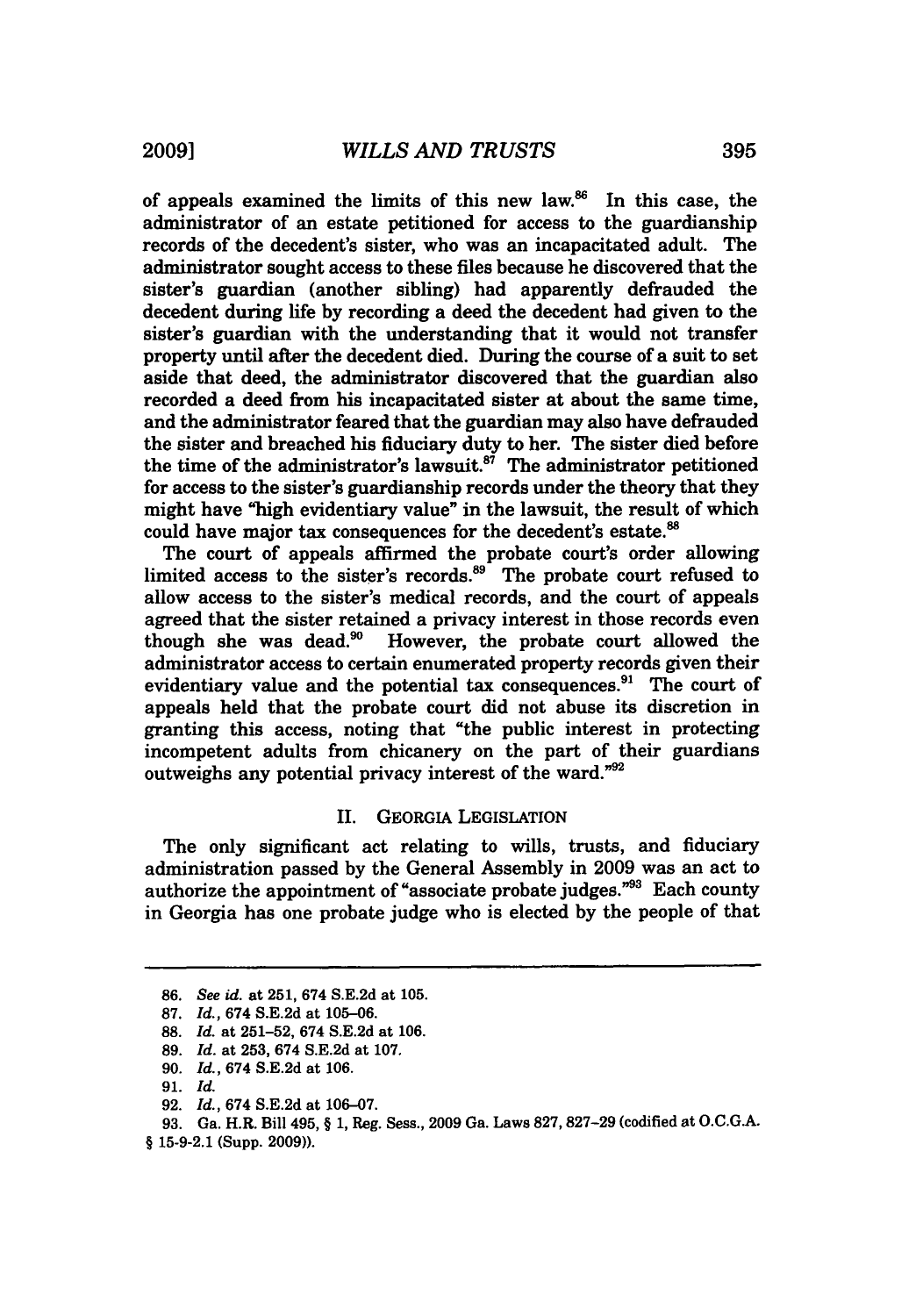county.<sup>94</sup> The new law, codified at O.C.G.A. § 15-9-2.1,<sup>95</sup> allows each probate judge to appoint one or more associate probate judges to serve on a full- or part-time basis at the pleasure of the probate judge. $96$ 

An associate probate judge will have the same powers as the probate judge, and any judgment issued **by** an associate probate judge will be considered a final judgment of the probate court for the purposes of appeal.<sup>97</sup> Although not required to be a resident of the county, an associate probate judge must otherwise meet the same qualifications required of a probate judge. $98$  The new law also restricts the ability of an associate probate judge to practice law and serve as a fiduciary while serving as an associate judge. $^{99}$ 

**98.** *Id. §* **15-9-2.1(c). A** probate judge must be a United States citizen, a resident of the county for at least two years prior to election, a registered voter, and a high school graduate or its equivalent, and the judge must not have been convicted of any felony offense or crime of moral turpitude. **O.C.G.A.** § 15-9-2(a)(1)(A)--(C), **(E)-(F) (2008).** In most counties, the probate judge must be at least twenty-five years old. *Id. §* 15-9-2(a)(1)(D). In counties with populations of more than **96,000,** the probate judge has the authority to hold jury trials and has expanded jurisdiction if the judge is at least age thirty and has been admitted to the practice of law for seven years preceding his or her election. **O.C.G.A.** § **15-9-4(b) (2008 &** Supp. **2009);** *see also* RADFORD, *supra* note 2, § **6:1** (discussing the difference in jurisdiction and authority of probate judges in smaller counties as opposed to those in counties with populations over **96,000).**

**99. O.C.G.A.** § **15-9-2.1(e). A** full-time associate judge may not engage in any practice of law while serving. *Id.* **A** part-time associate judge may not be involved, either directly or through a partner, in any case in that associate judge's own court or over which that court has or could have jurisdiction. *Id.* Associate judges may not give advice or counsel on any matter related to a case that has arisen in his or her own court. *Id.* As for service as a fiduciary, an associate probate judge is restricted in the same manner as a probate judge. *Id.* **A** probate judge may not

during his term of office, be executor, administrator, or guardian, or other agent of a fiduciary nature required to account to his court. When any person holding such trust is elected judge of the probate court, his letters and powers immediately abate upon his qualification. However, a judge of the probate court may be an administrator, guardian, or executor in a case where the jurisdiction belongs to another county or in a special case where he is allowed **by** law and required to account to the judge of the probate court of another county.

**O.C.G.A.** § **15-9-2(b) (2008).** The Georgia Code of Judicial Conduct prohibits all judges from acting as fiduciaries except for the estates, trusts, or persons of members of their families. **GA. CODE** OF **JUDICIAL CONDUCT** Canon **5D** (2004).

<sup>94.</sup> **GA. CONST.** art. VI, § **1,** para. **6; O.C.G.A.** § **15-9-1 (2008).** The Georgia probate court system is discussed in detail in RADFORD, *supra* note 2, § **6:1.**

**<sup>95.</sup> O.C.G.A.** § **15-9-2.1** (Supp. **2009).**

**<sup>96.</sup>** *Id. §* 15-9-2.1(a)(1). Compensation of the associatejudge is to be determined **by** the probate judge and the governing authority of the county. *Id. §* 15-9-2.1(a)(4). The associate judge's term of office will **run** concurrently with that of the probate judge. *Id. §* **15-9-** 2.1(a)(5).

**<sup>97.</sup>** *Id. §* **15-9-2.1(b).**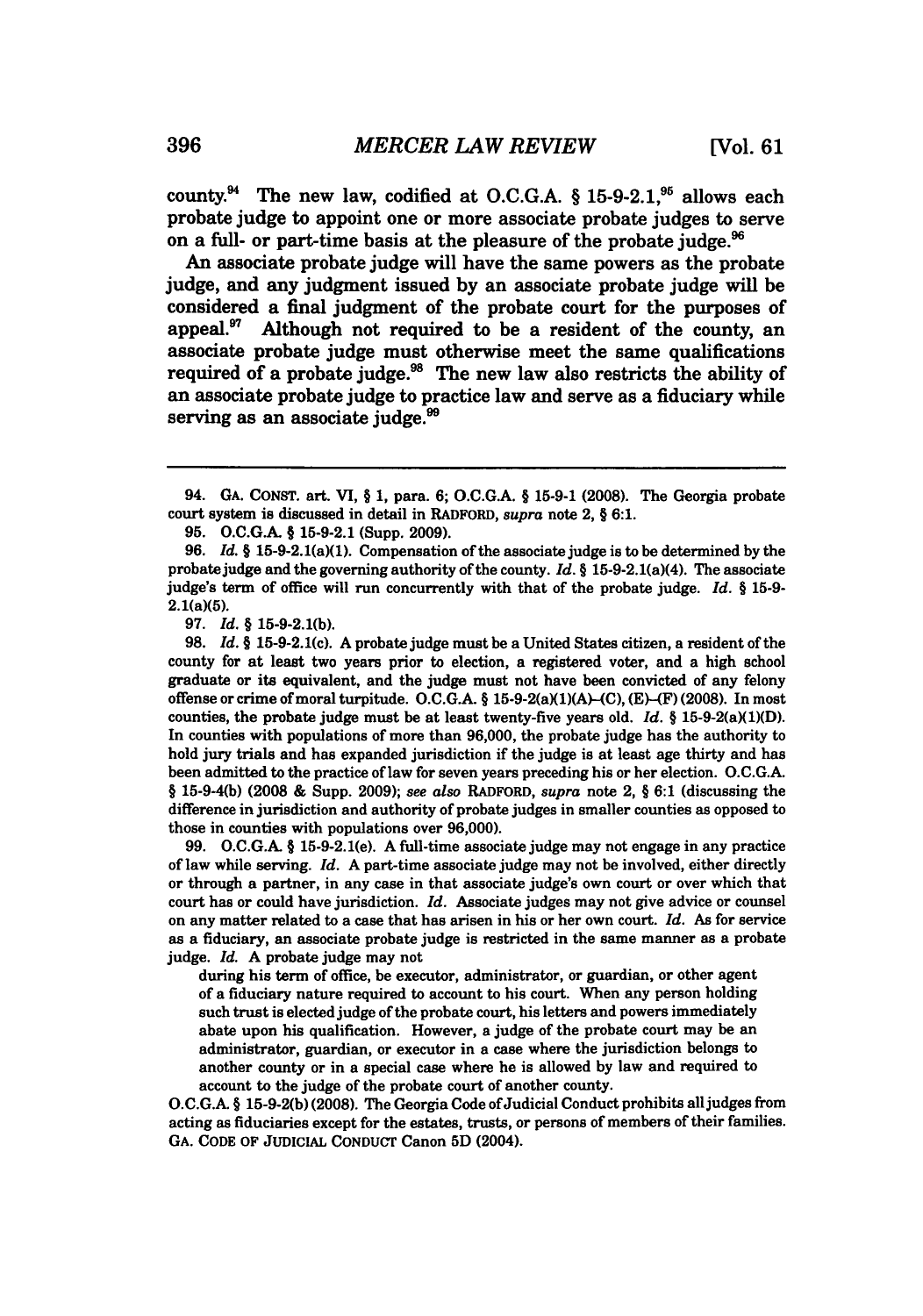Prior to the enactment of the new law authorizing the appointment of associate probate judges, the O.C.G.A. contained a complex scheme for filling any temporary vacancy in the office of probate judge. $^{100}$  Under the new law, the senior full-time associate probate judge is first in line to fill a vacancy and may hold the office for the remainder of the probate judge's unexpired term.<sup>101</sup> If the associate probate judge remains a resident of the county, the associate probate judge may run to succeed himself or herself indefinitely.<sup>102</sup>

**101. O.C.GA** § **15-9-2.1(f).**

**<sup>100.</sup>** *See* **O.C.G.A.** § **15-9-10 (2008); O.C.GA.** § **15-9-11 (2008 &** Supp. **2009); O.C.G.A. § 15-9-11.1 (2008).** In the event of a vacancy, if the chief clerk of the probate court met the qualifications for the office of probate judge, the chief clerk would **fill** the position and hold it until the next general election that occurred more than sixty days after the vacancy or the expiration of the judge's remaining term, whichever occured first. *Id. §* **15-9-11.1.** If the chief clerk did not meet the qualifications for the office of a probate judge, the chief judge of the city or state court or, if none, the clerk of the superior court, would **fill** the vacancy. **O.C.GA.** § **15-9-10.** If the clerk could not serve, the chief judge of the superior court would appoint someone to **fill** the vacancy. *Id. §* 15-9-10(a). Whoever filled the vacancy was then required within ten days to order a special election. **O.C.GA.** § **15-9-11.** Further, if the vacancy occurred after January 1 of the last year of the probate judge's term of office, the individual who filled the vacancy would serve the remainder of the unexpired term of office. *Id.*

<sup>102.</sup> *Id.* The associate probate judge who fills the vacancy need not be a resident of the county. *Id.* However, that individual must become a resident of the county if he or she wishes to run in an election to succeed himself or herself. *Id.*